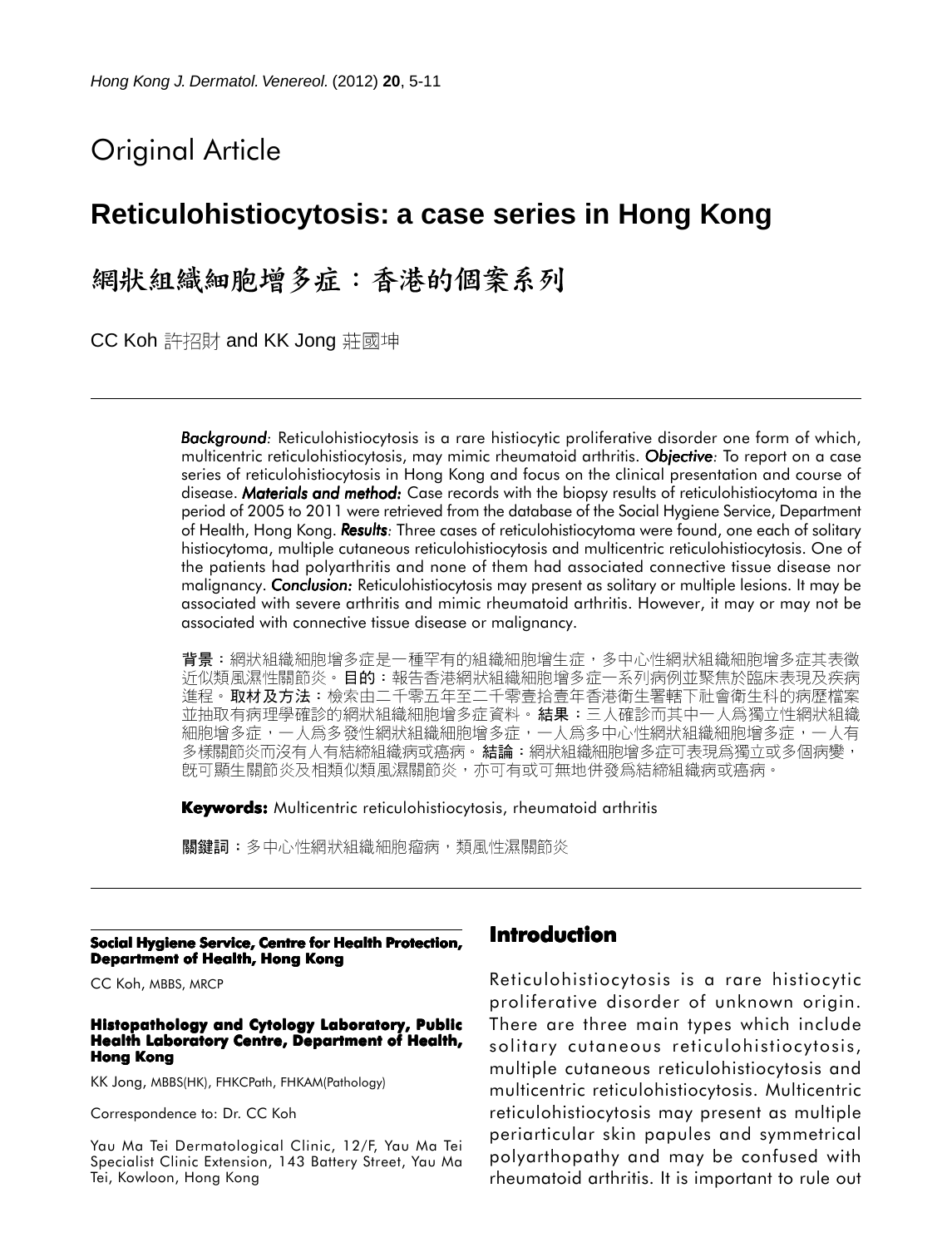any association with tuberculosis, malignancy and autoimmune disease.

### **Materials and method**

Case records with a diagnosis of reticulohistiocytoma proven by biopsy from 2005 to 2011 were retrieved from the database of the Social Hygiene Service, Department of Health, Hong Kong. Three patients with reticulohistiocytoma were identified, one each from Sai Ying Pun Dermatology Clinic, Yung Fung Shee Dermatology Clinic and Tuen Mun Dermatology Clinic. The demographic data, clinical presentation, course of the disease of these patients were compared in the study (Table 1 and Table 2).

### **Results**

### *Demographic features*

Two males and one female Chinese patients were found to have reticulohistiocytoma in this case series. The age ranged from eight years to 56 years old. Their family histories were unremarkable. Patients 1 and 2 were smokers and patient 3 was a non-smoker.

| <b>Patient</b> | Year of<br>diagnosis illness |                                                                              | Past medical Age/Gender Type of | skin<br>lesions                                                               | <b>Site of</b><br>skin<br>lesion                                             | <b>Symptom</b>                          | Internal organ<br>involvement/<br>Autoimmune<br>disease/<br>Vasculitis/<br>Malignancy/<br><b>Tuberculosis</b> |
|----------------|------------------------------|------------------------------------------------------------------------------|---------------------------------|-------------------------------------------------------------------------------|------------------------------------------------------------------------------|-----------------------------------------|---------------------------------------------------------------------------------------------------------------|
|                | 2011                         | Road traffic<br>accident 2003<br>with left foot<br>reconstructive<br>surgery | 56/Male                         | Multiple itchy<br>erythematous<br>papules                                     | Extensor elbow,<br>forearm,<br>hand, trunk,<br>thigh, knee,<br>feet          | <b>Itchy</b><br>papules<br>for 6 months | Arthropathy                                                                                                   |
| $\overline{2}$ | 2002                         | Gout<br><b>NIDDM</b><br>Childhood<br>asthma                                  | 29/Male                         | Multiple<br>$1-2$ mm<br>diameter<br>skin-coloured/<br>erythematous<br>papules | Dorsum of<br>hand, feet<br>nape of neck,<br>extensor aspect<br>of elbow, leg | Asymptomatic<br>papules for<br>6 months | Negative                                                                                                      |
| 3              | 2008                         | Good past<br>health                                                          | 8/Female                        | Single<br>erythematous<br>nodule                                              | Left<br>abdomen                                                              | Itchy papule<br>for 1 month             | Negative                                                                                                      |

**Table 1.** Demographic data, clinical presentation, course of the disease of patients 1, 2 and 3

NIDDM=non-insulin dependent diabetes mellitus

| <b>Table 2.</b> Associated features, treatment and clinical course of the patients |  |
|------------------------------------------------------------------------------------|--|
|------------------------------------------------------------------------------------|--|

| <b>Patient</b> | <b>Lipid profile</b> | <b>Arthritis/Arthopathy</b>                                                         | <b>Treatment</b>                                       | Outcome                                                                                                                          |  |
|----------------|----------------------|-------------------------------------------------------------------------------------|--------------------------------------------------------|----------------------------------------------------------------------------------------------------------------------------------|--|
|                | Normal               | Back, knee, shoulder pain;<br>Synovial biopsy positive for<br>reticulohistiocytosis | Steroid + Methotrexate                                 | Skin lesions persist                                                                                                             |  |
| $\overline{2}$ | Normal               | Negative                                                                            | 0.0125% Fluocinolone<br>acetonide cream;<br>Loratadine | Lesions mostly subsided 2 years<br>after onset of lesions, then wax<br>and wane for 1 year, then no new<br>lesions for few years |  |
| 3              | Normal               | Negative                                                                            | No specific treatment                                  | No new lesion                                                                                                                    |  |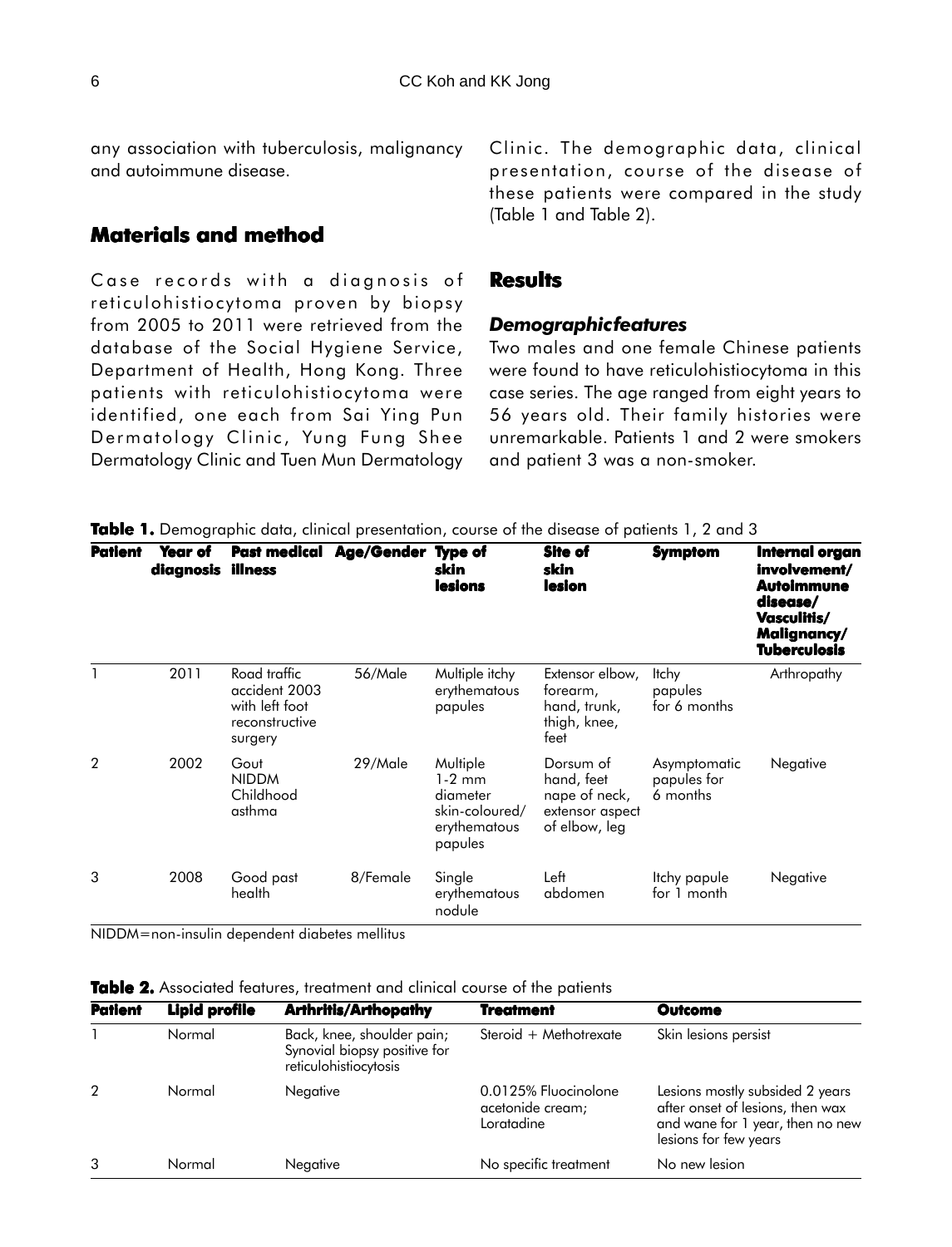### **Clinical features**

Patient 1 (Figures 1 & 2) developed multiple itchy small erythematous papules, 1 to 2 mm in diameter, over the trunk and limbs (the elbows, forearms, hands, trunk, thighs, knees and feet) and arthritis (back, knee and shoulder pain) for six months. Patient 2 (Figures 3 and 4) developed multiple asymptomatic small skin coloured/ erythematous papules, 1 to 2 mm in diameter, over the dorsa of the hands, feet, nape of neck, elbows, legs for six months with no arthritis. Patient 3 (Figure 5) developed a single itchy erythematous



**Figure 1.** Multiple erythematous papules over the dorsum of the hand (Patient 1).



**Figure 2. Figure 2.** Multiple erythematous papules over the right elbow (Patient 1).

nodule over the left abdomen for one month with no arthritis. The liver or spleen was not palpable in all patients. One non-specific cervical lymph node was found in patient 1 and biopsy showed no evidence of lymphoma.



**Figure 3. Figure 3.** Multiple erythematous papules over the hand (Patient 2).



**Figure 4. Figure 4.** Multiple erythematous papules over the dorsum of the left foot (Patient 2).



**Figure 5.** Single erythematous nodule over the abdomen (Patient 3).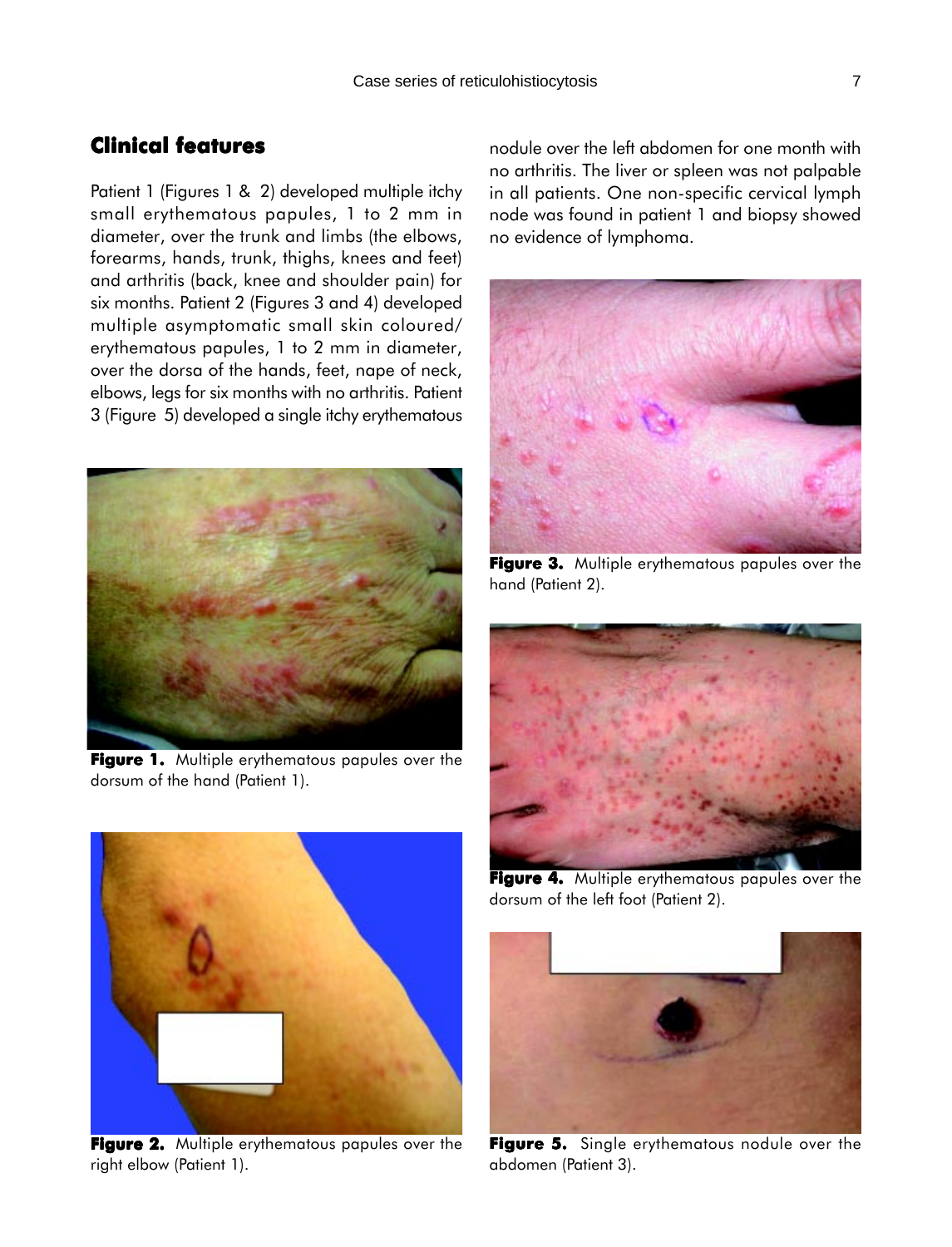## **Histology**

Patient 1, 2 and 3 showed features compatible with reticulohistiocytoma.

### *Patient 1:*

Biopsy showed a circumscribed infiltrate of mononuclear and multinucleated histiocytes with eosinophilic, finely granulated ground glass cytoplasm. Immunohistochemically, the histiocytes were positive for CD68 and negative for S100. Birbeck granule was absent (Figures 6-8).

### *Patient 2:*

Biopsy showed papules which consist of circumscribed collection of mononuclear and occasional multinucleated pink histiocytic cells in the upper dermis and about the basal epidermis. The histiocytic cells are negative for S100.

### *Patient 3:*

Biopsy showed the lesion was composed of very large cells with moderately atypical round, folded or lobulated nuclei, with abundant lightly eosinophilic cytoplasm. CD68/PGM1 is positive and staining for another histiocytic marker CD163 is focal.

### *Investigation, association and systemic involvement:*

Complete blood picture, liver function tests, renal function tests were normal for all of the patients. Autoimmmune disease screening and lipid profiles were also unremarkable. Moreover, there was no evidence of tuberculosis, internal organ involvement or malignancy found in these patients. Destructive arthopathy which developed a few months after onset of skin rash was found in patient 1.

### **Management and outcome**

Oral steroid and methotrexate was given to patient 1 for arthopathy with improvement of arthritis but the skin lesions persisted. Patient 2 was treated with topical steroid and oral antihistamine and

**Figure 6.** 2x objective. Low power view shows a wellcircumscribed, nodular infiltrate of histiocytic cells (Patient 1).



**Figure 7. Figure 7.** 40x objective. High power view shows the mononuclear and multinucleated histiocytes to have eosinophilc, ground-glass cytoplasm (Patient 1).



**Figure 8. 8.** The histiocytic cells are diffusely CD68 positive (Patient 1).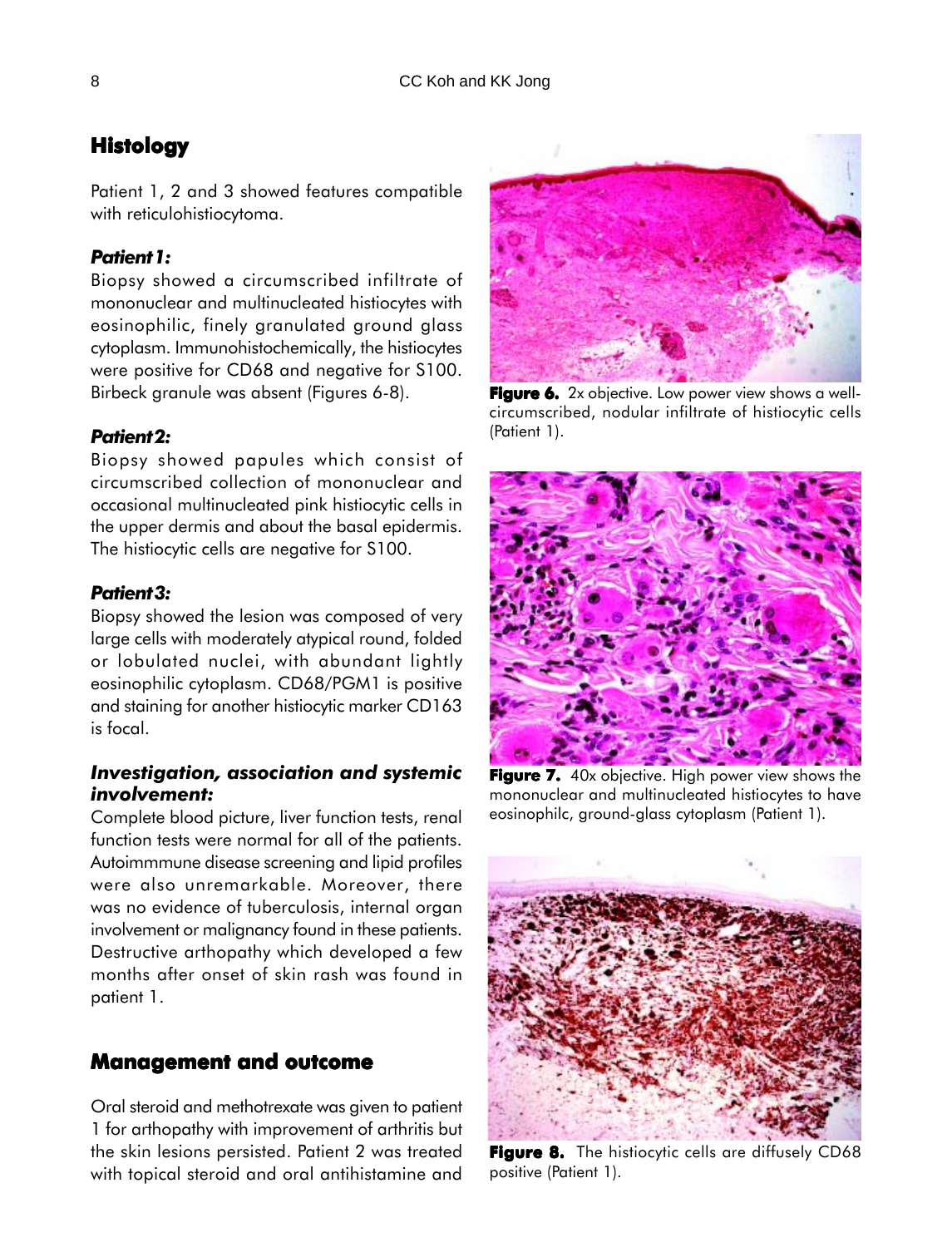lesions mostly subsided after two years of treatment. However, the disease recurred and ran a waxing/waning course for 1 year before finally becoming inactive. No new lesions were found afterward. Patient 3 underwent excisional biopsy and no new lesion developed afterwards.

### **Discussion**

Reticulohistiocytosis is a class II, non-Langerhans cell histiocytosis. It can be classified into 3 forms: solitary cutaneous reticulohistiocytosis, multiple cutaneous reticulohistiocytosis and multicentric reticulohistiocytosis. Solitary cutaneous reticulohistiocytosis presents as a single asymptomatic papule without systemic involvement in young adults.<sup>1,2</sup> There is no sex predilection. Any site, especially the scalp, may be involved. Multiple cutaneous reticulohistiocytosis is characterized by multiple papules without systemic involvement. There is no disease association. Multicentric reticulohistiocytosis may develop destructive arthopathy or systemic involvement. Less than 500 cases have been reported in the world literature to date. Most of these patients are Caucasians. Age groups affected range from adolescents to the elderly and most patients are 40 to 50 years old.1,3 It is insidious yet progressive in its onset. The aetiology is unknown and an abnormal response to various stimuli is postulated. Uncontrolled macrophage activation is found resulting in the release of monokines and cytokines that cause proinflammatory reaction, indirect induction of bone resorption, and histiocyte differentiation into osteoclast-like multinucleated giant cell.4 Hence, bony and cartilaginous erosions may be found.<sup>5</sup>

Clinical presentation of multicentric reticulohistiocytosis includes skin, mucous membrane and joint manifestations.<sup>6</sup> Symmetrical papular to nodular mucocutaneous lesions and arthopathy may be seen. Pruritus is a prominent symptom. Skin lesions are mostly symmetrical and acral in distribution affecting mostly the face and hands. Multiple discrete, firm, pink, pinkish-brown, reddish-yellow, reddish-grey or purple papules and nodules with a size of few millemetres to few centimetres over the joints may simulate periarticular rheumatoid-like nodules.1,4 Lesions may coalesce into plaques and may mimic leonine facies.4 'Coral beads' which consist of tiny papules along proximal nail fold is pathognomonic.7 Atypical skin findings include atypical 'dermatomyositis-like' presentation (macular photodistributed erythema, periungal telangiectasia, photosensitivity), hypochromic plaques on the face and arms, telangiectasia over nodules, telangiectasia and bleeding gums in pregnancy, deep nodules larger than 1 cm, erythroderma, Koebner phenomenon, neurofibroma-like nodules, palpebral xanthelasma-like lesions, xanthomas and ulcers.1,4,8 Mucous membrane involvement occurs mostly on the buccal mucosa, nasal mucosa and tongue.1,4 Sixty per cent of the patients have a diffuse, symmetrical, progressive, destructive arthopathy involving especially the distal interphalangeal joints which may be confused with rheumatoid arthritis or psoriatic arthopathy.<sup>7,9</sup> More than 10% of the patients suffer from a symmetrical erosive arthritis affecting multiple joints for six to eight years before progressing to arthritis mutilans.4 Any joint can be involved; wrist, hand, finger and knee joints are commonly affected. Systemic symptoms include fever, malaise, weakness, weight loss, anorexia but systemic infiltration is uncommon.<sup>2</sup> Rarely, histiocytic involvement of the heart (pericarditis, heart failure), lung (bronchus, pleural effusion) and other internal organs have been reported.4

Reticulohistiocytoma has nodular infiltrate of histiocytic cells. Infiltration by mononucleated histiocytes as well as multinucleated giant cells with haphazardly arranged nuclei and eosinophilic, finely granulated ground glass cytoplasm dissociating collagen fibres are found. <sup>1</sup> Other inflammatory cells are present in lesser extent and electron microscopy show no Birbeck granules.1 Immunohistochemical stain is negative for S100 and CD1a but positive for CD68.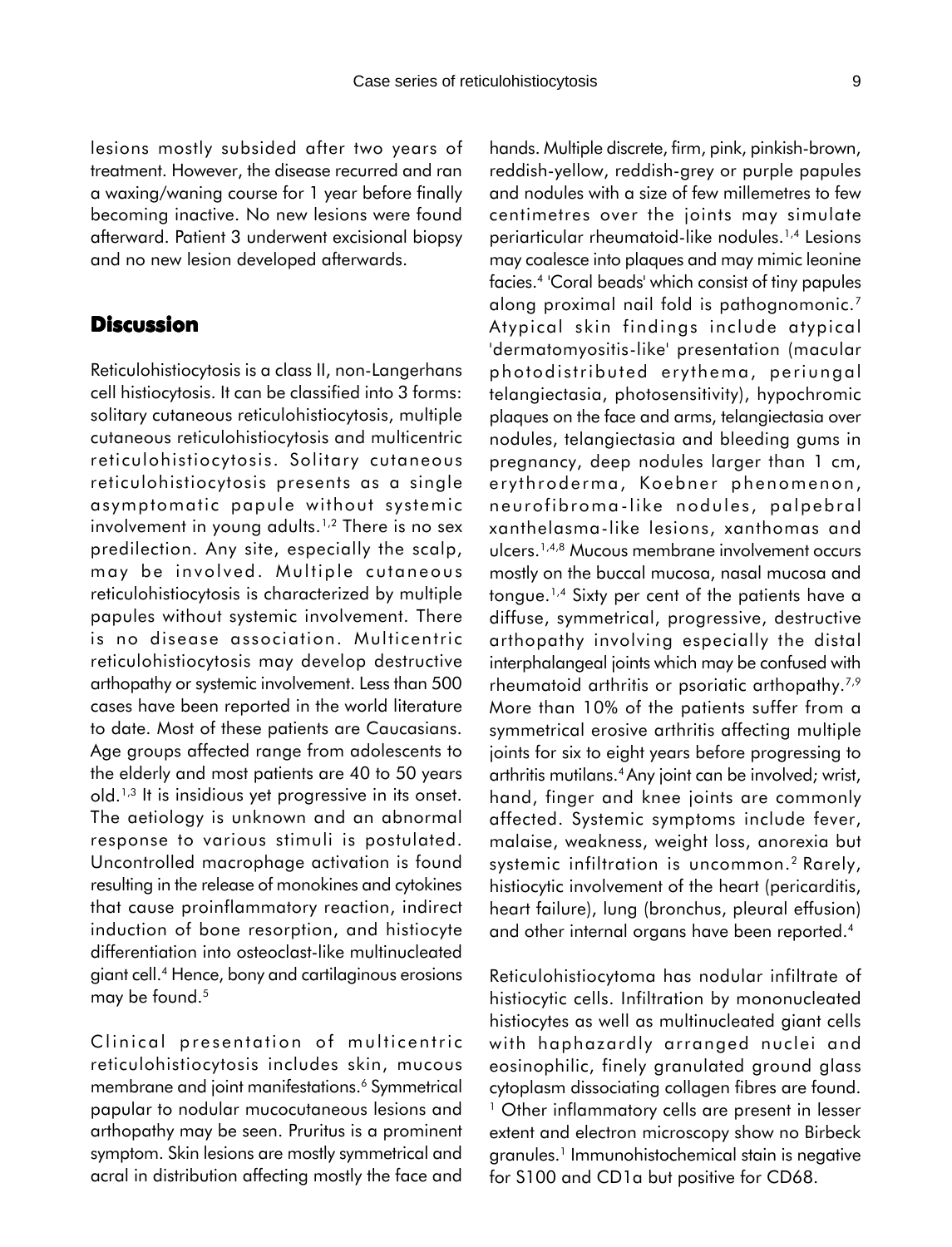Multicentric reticulohistiocytosis may be associated with a variety of conditions including hyperlipidaemia, tuberculosis (~6%), autoimmune disease ( $\sim$ 15%) and malignancy ( $\sim$ 30%).<sup>1,7,10</sup> The associated autoimmune diseases included lupus erythematosus, dermatomyositis, Sjögren's syndrome, systemic sclerosis, primary biliary cirrhosis, diabetes mellitus, hypothyroidism, coeliac disease and systemic vasculitis.10 Malignancies commonly associated with this condition include carcinoma of the breast, gastrointestinal tumours such as carcinoma of the stomach, colon and pancreas.2,10 Melanoma, leukaemia, lymphoma, sarcoma, metastases and carcinoma of ovary, cervix and lung are also possible and with no predominance of any particular type of cancer.<sup>4,5,10</sup> The condition may precede the diagnosis of malignancy.4 It may occur within two years of detection of a malignancy or occur at the time of metastasis or recurrence. Treatment of the malignancy may cause the cutaneous lesions and joint symptoms to improve but there is no correlation between the evolution of the neoplasia and multicentric reticulohistiocytosis.<sup>1</sup>

There are no specific investigations for multicentric reticulohistiocytosis. Mild anaemia, moderate increased erythrocyte sedimentation rate may be found.1,2 Autoimmune markers are usually negative. X-ray of the joints showing an erosive arthopathy is an important tool in diagnosis. Screening for tuberculosis, autoimmune disease and malignancy before treatment is essential.

Solitary cutaneous reticulohistiocytosis may be treated by excision. Multiple cutaneous reticulohistiocytosis may be treated with topical steroid for symptom control. No effective treatment has been found for multicentric reticulohistiocytosis.7 Systemic steroid (1 mg/kg) has a palliative effect but does not induce remission. Methotrexate (7.5-25 mg/wk for arthopathy), cyclophosphamide (200 mg/day for cutaneous lesion), chlorambucil (0.1 mg/ kg/day), etanercept (25 mg SC 2x/wk), infliximab, bisphosphonates (improve both

arthritis and skin lesions), alendronate, zolidronic acid have been reported to have some therapeutic effect.2-4 Substantial benefits have been reported with the combination of methotrexate plus cyclophosphamide or systemic steroid.<sup>4,5</sup> In a patient with associated tuberculosis, psoralen and ultraviolet A therapy, topical nitrogen mustard and rifampicin with ethambutol improved the skin lesions.<sup>2</sup> It is suggested that systemic steroid plus cyclophosphamide or chlorambucil should be used for skin involvement while systemic steroid plus methotrexate should be considered for joint involvement.<sup>1</sup>

Multicentric reticulohistiocytosis runs a relapsing and remitting course. It typically regresses, with or without treatment, after an average of eight years.3,10 However, it often leaves patients with permanent joint damage and cutaneous scarring.<sup>10</sup> Early and aggressive treatment to prevent destructive arthropathy and disfiguring cutaneous lesion on the face is essential.

### **Conclusion**

Reticulohistiocytosis is a rare histiocytic proliferative disorder of unknown origin. It may present with solitary or multiple firm, discrete skin-coloured/erythematous papules. Multicentric reticulohistiocytosis may be confused with rheumatoid arthritis and may be associated with internal malignancy, tuberculosis, and autoimmune disease. These must be ruled out before aggressive treatment to prevent destructive arthopathy is given.

### **References**

- 1. Luz FB, Gaspar TAP, Kalil-Gaspar N, Ramos-e-Silva M. Multicentric reticulohistiocytosis. J Eur Acad Dermatol Venereol 2001;15:524-31.
- 2. Trotta F, Castellino G, Lo Monaco A. Multicentric reticulohistiocytosis. Best Pract Res Clin Rheumatol 2004;18:759-72.
- 3. Chen CH Chen CH, Chen HA, Liao HT, Lin HY.